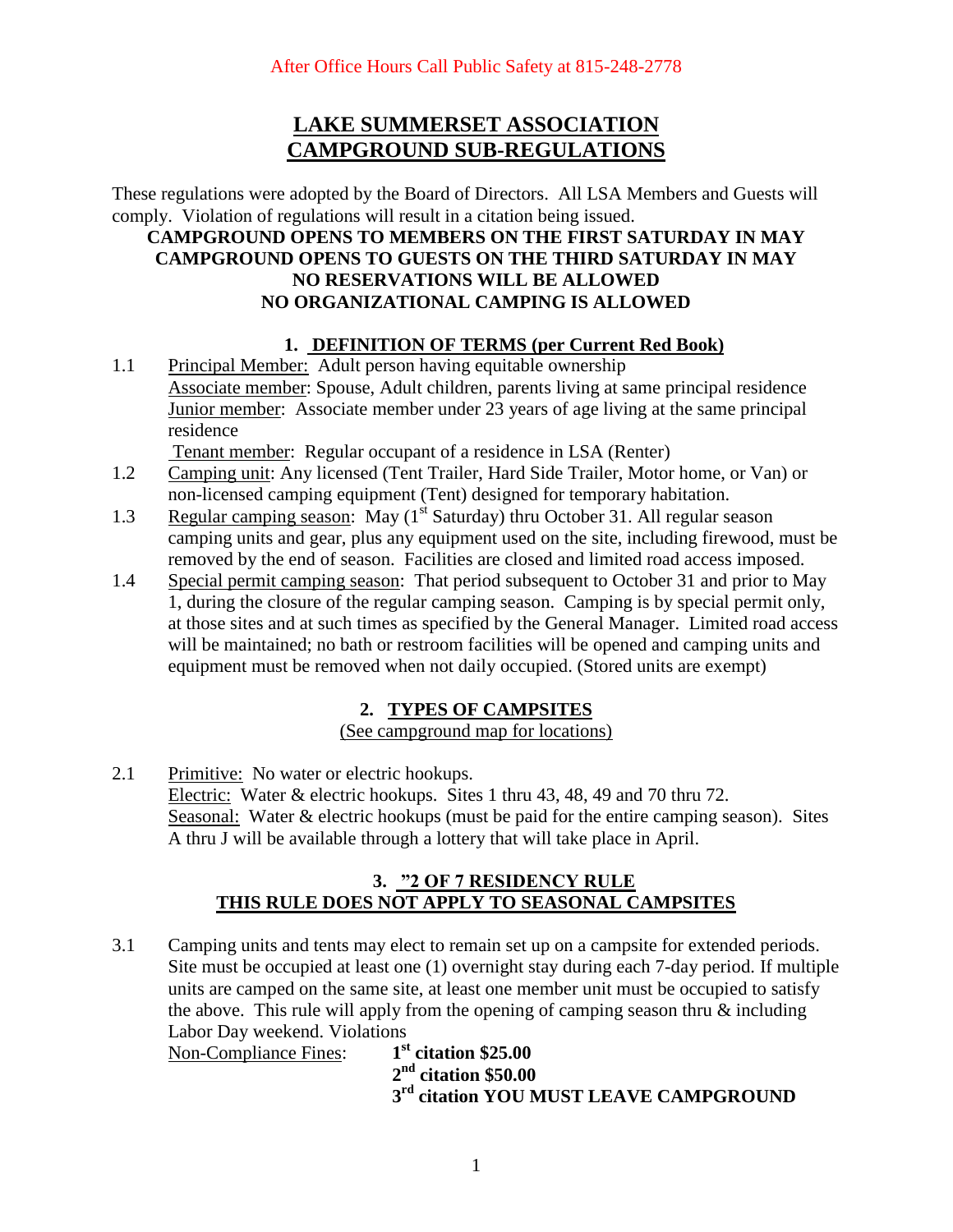# **4. REGISTRATION UPON ARRIVAL**

- 4.1 Select an available site and set up first. Next register at the Campground Host's site. (If the host is not present, register at the office or guard house)
- 4.2 Arrival and set-up after 10 p.m. at night should be done quietly. Do not create noise which disturbs other campers, regardless of distance between sites.
- 4.3 Your registration card must be displayed at your site.
- 4.4 No registration may cover more than 30 days. You may re-register no more than 5 days prior to the end of a 30 day registration. An additional 30 days will be granted.
- 4.5 **All licensed vehicles must display an LSA decal or guest pass.** Vehicle guest passes for CAMPGROUND ONLY are available from Campground Host.
- 4.6 **You must spend the first night of your registration on your campsite.** This rule will not apply when re-registering.

# **5. ELECTRIC, WATER, AND WASTEWATER**

- 5.1 The first unit on an electrical site will be considered electric for your length of stay whether plugged in or not. All units plugged into power pole, will be charged individually. Each electrical site is entitled to a minimum of 1 outlet.
- 5.2 All electrical hookups to an LSA pedestal must be in accordance with the National Fire Protection Association-National Electrical Code as it pertains to requirements for recreation vehicle parks.
- 5.3 All extension cords will be rated to match the maximum amperage rating of the camping unit or pedestal plug.
- 5.4 For all wheeled RV's, all gray and black water will be collected in a suitable RV wastewater container and transported to the dump station...
- 5.5 Water hookups must be made using a "Y" fitting to allow for additional hookups at water source.

# **6. MEMBER PERMITS**

- 6.1 Members and their immediate household family are entitled to camp and have friends and relatives camp with them at any time.
- 6.2 The LSA member assumes all responsibility should problems occur.
- 6.3 Junior members and guests age 17 and under must camp with a camping adult age 21 or over present in the campground overnight.
- 6.4 Junior members and guests under age 21 may not camp without a member prior to Memorial Day weekend and after Labor Day weekend or until Campground Host is present.
- 6.5 The camping Member must ask all uninvited guests to leave the campground.
- 6.6 Non-campers will not be allowed through the gate after 11 p.m. and must leave by 1 a.m.
- 6.7 **With the exception of holiday weekends,** a second campsite, if available, may be obtained for an additional fee.
- 6.8 For guests to obtain a camping permit, see guest section below.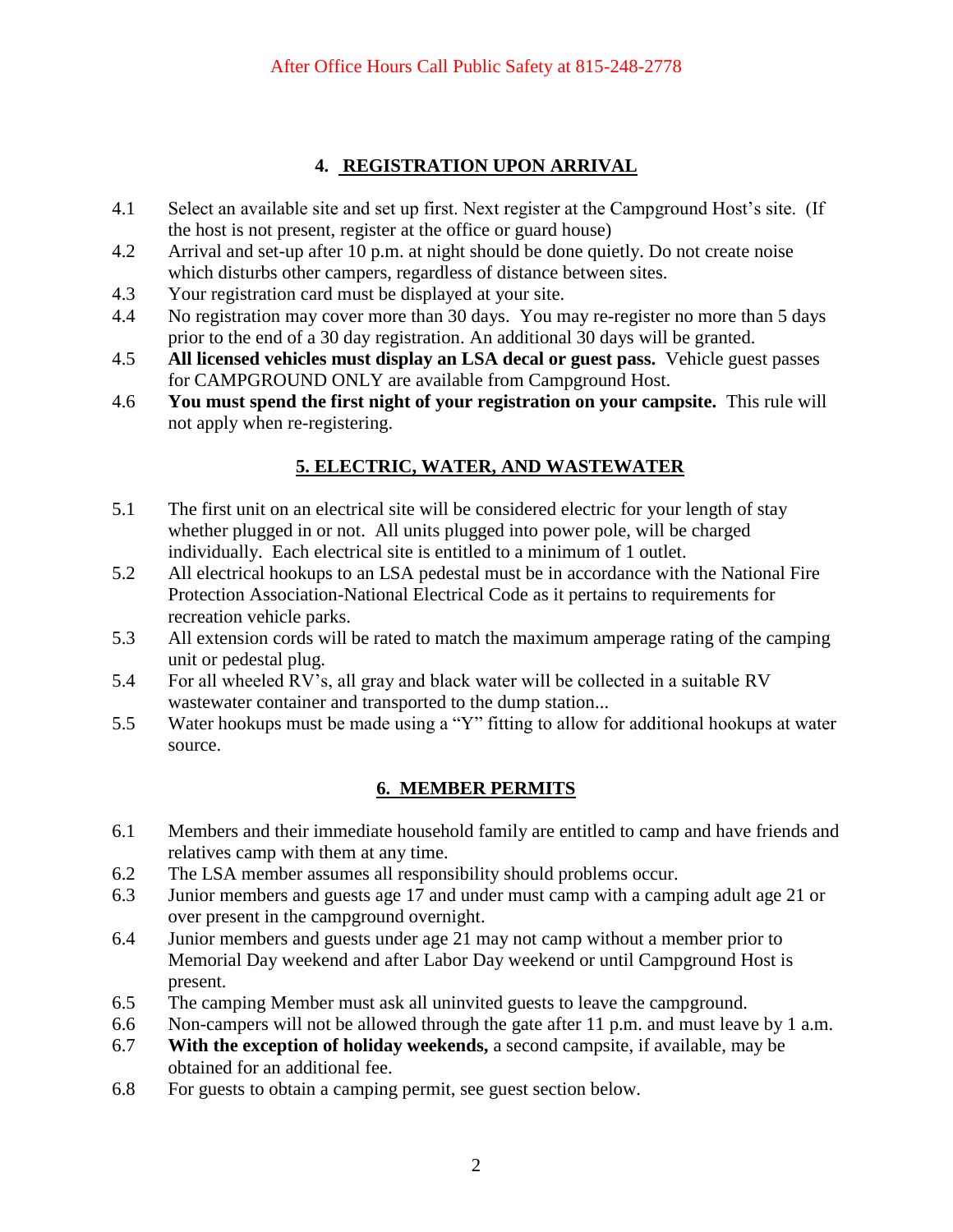## **7. GUEST PERMITS**

- 7.1 The LSA member assumes all responsibility for his/her guests.
- 7.2 No guests under 21 may occupy a campsite without a member present.
- 7.3 LSA member must register guests or supply written permission with a list of persons occupying the campsite and a phone number for verification purposes. (Member is responsible for any phone charges.)

## **8. HOLIDAY WEEKEND RULES**

Holidays will include Memorial Day, Independence Day and Labor Day. If the holiday falls on a Tuesday, Wednesday or Thursday the rules will not apply.

- 8.1 You must occupy your site for a minimum of 2 nights on holiday weekends.
- 8.2 Campers on larger sites may be asked to have additional units on that site for the weekend. (In event of full occupancy)
- 8.3 Members are allowed only one site on holiday weekends.

## **9. MEMBER CAMPING FEES**

| 9.1 | Primitive campsite                                                                     | $$1.00$ per night |
|-----|----------------------------------------------------------------------------------------|-------------------|
| 9.2 | Additional primitive campsites                                                         | $$2.00$ per night |
| 9.3 | Electric campsites                                                                     | $$2.00$ per night |
| 9.4 | Additional camping units on electric site (if plugged in to post)                      | $$2.00$ per night |
| 9.5 | Additional electric campsites                                                          | $$4.00$ per night |
| 9.6 | Seasonal campsite (must pay for entire or remaining camping season) \$100.00 per month |                   |

## **10. GUEST SITE CAMPING FEES**

| 10.1 | Primitive campsite (Each Unit on Site)                                 | $$3.00$ per night |
|------|------------------------------------------------------------------------|-------------------|
|      | 10.2 Electric campsite (Each Unit on Site)                             | \$6.00 per night  |
|      | 10.3 Additional camping units on electric site (if plugged in to post) | \$6.00 per night  |
|      | 10.4 Additional camping units on site (in excess of 5)                 | \$3.00 per night  |

# **11. FIRES**

- 11.1 Fires may only be built on established campfire locations. **Fire rings may not be moved.**
- 11.2 Campfires are to be completely extinguished whenever unattended, especially before retiring at night.
- 11.3 You **may not** cut down or destroy any trees, bushes or any LSA property for firewood.

## **12. VEHICLES**

- 12.1 **All vehicles must display LSA registration, a guest pass or a Campground Only pass.**
- 12.2 **SPEED LIMIT IN CAMPGROUND IS 10 MPH.**
- 12.3 Motorized vehicles are to be driven on roads only not on bark paths or green areas